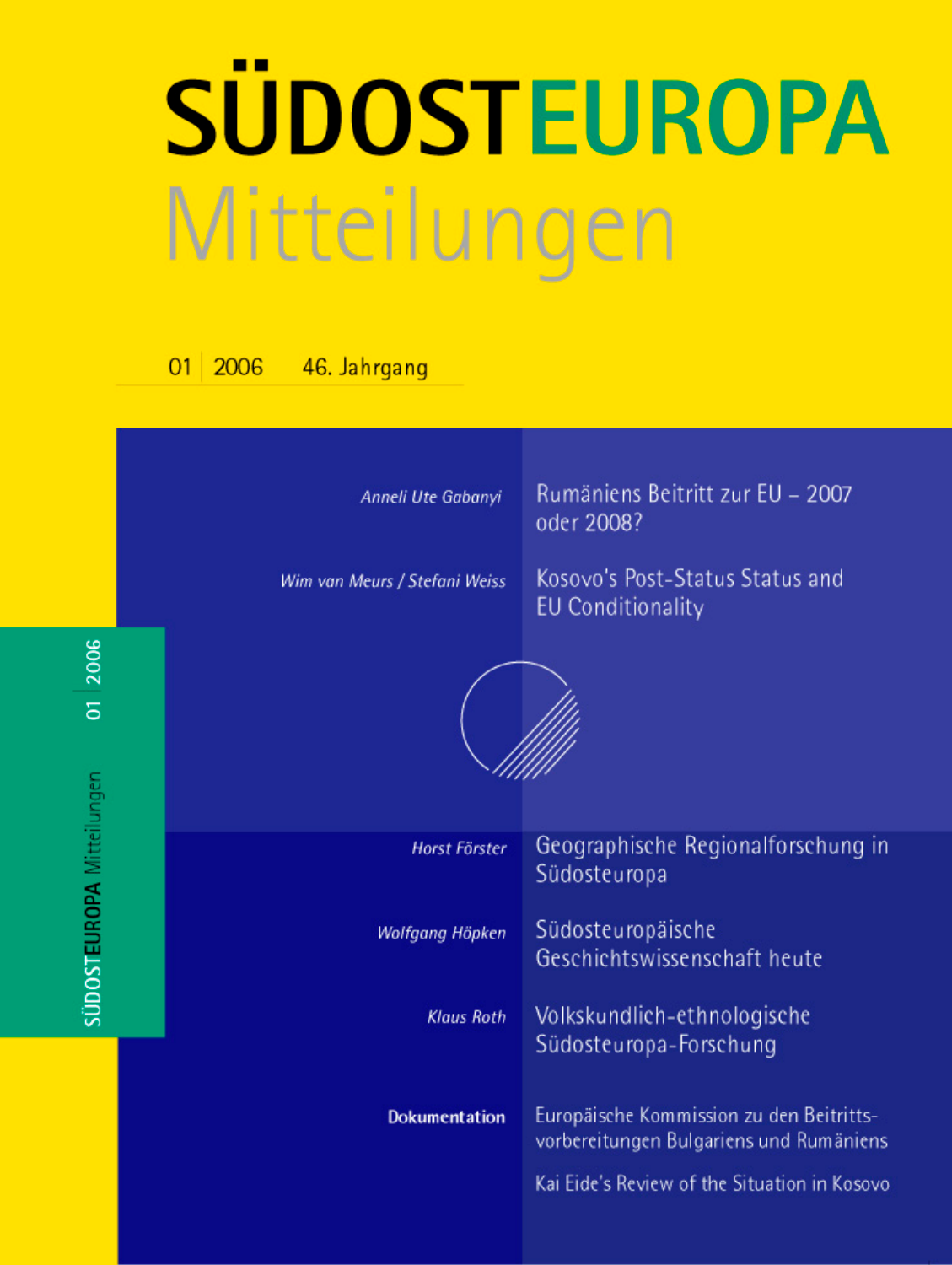## Inhalt

**01 2006 46. Jahrgang**

|    | Analysen / Positionen / Essays                                                                                                                                |  |
|----|---------------------------------------------------------------------------------------------------------------------------------------------------------------|--|
| 4  | Anneli Ute Gabanyi<br>Rumäniens Beitritt zur EU - 2007 oder 2008?                                                                                             |  |
| 18 | Wim van Meurs / Stefani Weiss<br>Kosovo's Post-Status Status and the Status of<br><b>EU Conditionality</b>                                                    |  |
| 30 | Horst Förster<br>Aktuelle Probleme geographischer Regionalforschung in<br>Südosteuropa                                                                        |  |
| 40 | Wolfgang Höpken<br>Zwischen "allgemeiner Geschichtswissenschaft" und<br>historischer Regionaldisziplin: Die südosteuropäische<br>Geschichtswissenschaft heute |  |
| 50 | Klaus Roth<br>Vom Nutzen der Kulturwissenschaften – Aufgaben und<br>Perspektiven volkskundlich-ethnologischer Südosteuropa-<br>Forschung                      |  |

#### **Dokumentation**

| $\Box$ Umfassender Monitoring-Bericht der Europäischen Kommission   |
|---------------------------------------------------------------------|
| über den Stand der Beitrittsvorbereitungen Bulgariens und           |
| Rumäniens vom 25. Oktober 2005 (Auszüge)                            |
| $\Box$ Kai Eide's Review of the Situation in Kosovo. 7 October 2005 |
|                                                                     |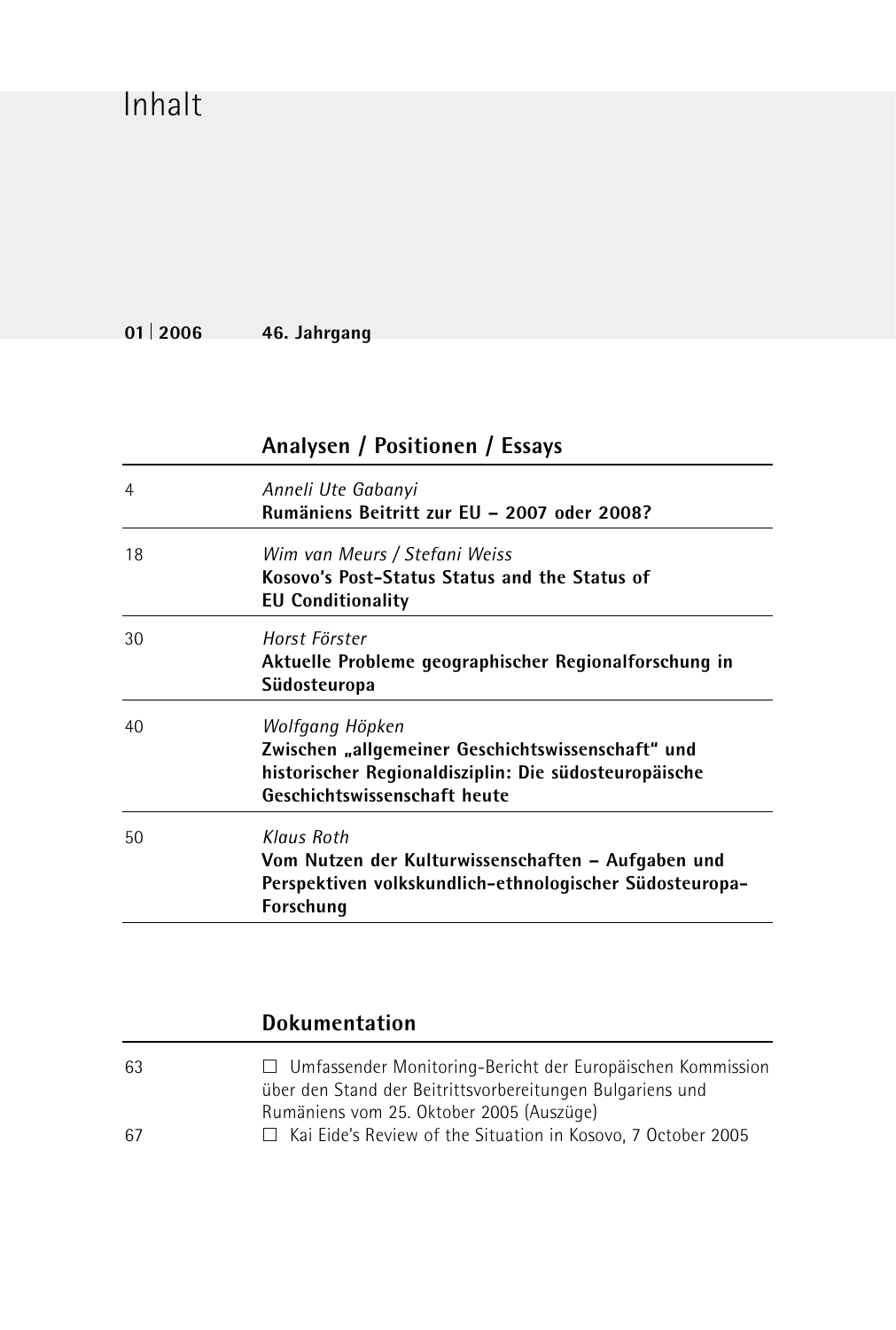01 2006

105 **Rezensionen**

### 75 **Forum Berichte** 79 Regionalisierung, Regionalismus und Regionalpolitik in Südosteuropa. Tutzing, 10.-14.Oktober 2005 88 **Ethnizität in der Globalisierung. Zum Bedeutungswandel** ethnischer Kategorien in Transformationsländern Südosteuropas. Potsdam, 18.-21. November 2005 94 **Example 20** Further EU-Enlargement and the Future of Southeast Europe. Berlin, 25.-26. November 2005

 $\Box$  N. Mappes-Niediek: Die Ethno-Falle. Der Balkan-Konflikt und was Europa daraus lernen kann  $\Box$  A. Željazkova (ed.): Problemi na multietničnostta v zapadnite Balkani. Terenni proučvanija / Problems of multiethnicity in the Western Balkans. Fieldwork  $\Box$  B. Lory: Les Balkans. De la transition post-ottomane a la transition post-communiste  $\Box$  M. Sebastian: "Voller Entsetzen, aber nicht verzweifelt". Tagebücher 1935-1944 □ Institutul Cultural Român / Centrul de Studii Transilvane Cluj Napoca (Hrsg.): Patrimoniul cultural al României: Transilvania [Das Kulturerbe Rumäniens: Siebenbürgen] □ Siebenbürgen in Wort und Bild. Vollständiger Nachdruck von "Die österreichisch-ungarische Monarchie in Wort und Bild", Wien 1902 G. Volkmer: Die Siebenbürgische Frage (1878-1900). Der Einfluß der rumänischen Nationalbewegung auf die diplomatischen Beziehungen zwischen Österreich-Ungarn und Rumänien □ L. Gulyás: Két régió – Felvidék és Vajdaság – sorsa az Osztrák-Magyar Monarchiától napjainkig [Das Schicksal von zwei Regionen – das Oberland und die Woiwodina – seit der Österreichisch-Ungarischen Monarchie bis heute] J. Hauszmann: Ungarn. Vom Mittelalter bis zur Gegenwart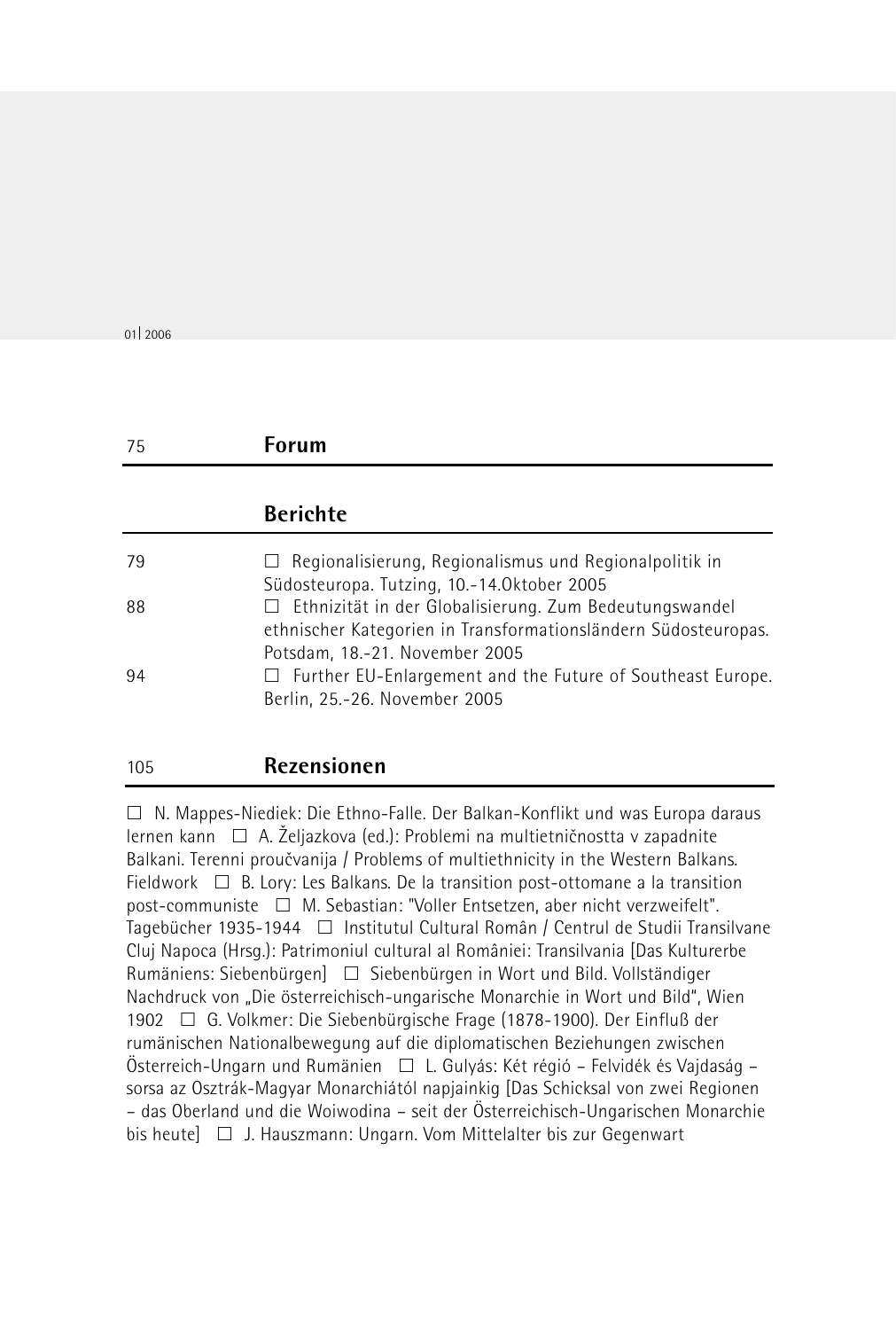#### **SÜDOSTEUROPA**

**Mitteilungen**

#### **Zeitschrift der Südosteuropa-Gesellschaft**

#### **Summaries Heft 01/2006 46.Jahrgang**

#### **Anneli Ute Gabanyi Rumäniens Beitritt zur EU – 2007 oder 2008?**

In December 2004, Romania concluded its accession negotiations with the European Union, the Accession Treaty with Romania and Bulgaria was signed on April 24, 2005. In order to cope with the difficulties encountered by the two Southeast European countries on their path to integration, the European Commission introduced a new safeguard procedure that will enable the European Union to trigger special sanction mechanisms in case one or both countries will be considered to have missed their obligations under the 2005 Treaty. In this case, their accession will be postponed by one year from 1 January 2007 to 2008.

While analyzing the inherent structural and political problems encountered by Romania on its road to transposing the EU *acquis communautaire*, the author doubts whether delaying the country's access to the EU will actually benefit Romania and/or the EU-25. She argues that, due to the specifics of the latest wave of EU enlargement of 12 countries, a possible one-year postponement will fail to benefit to the current crisis-ridden EU member countries, while being clearly counterproductive for Romania.

#### **Wim van Meurs / Stefani Weiss Kosovo's Post-Status Status and the Status of EU Conditionality**

On 24 October 2005, the UN Security Council decided to open the long-awaited negotiations on the future status of Kosovo before the end of 2005. Bypassing the inevitable setbacks and intricacies of the actual negotiation process that is nevertheless scheduled to take less than one year, the article analyses the outcome: Kosovo's post-status status. The EU seems ready to take the lead in managing both the post-status status for Kosovo and the stabilisation and transformation process for the region of the Western Balkans as a whole. Yet, the past few months have seen unexpected but contradictory changes in the EU's strategic approach. The assumed pull of the EU perspective is increasingly questioned and a decoupling of standards and status seems to have taken place, not only for Kosovo but also for the region as a whole. The paper reflects on the new meaning of conditionality and the gaps in the EU's strategic toolbox.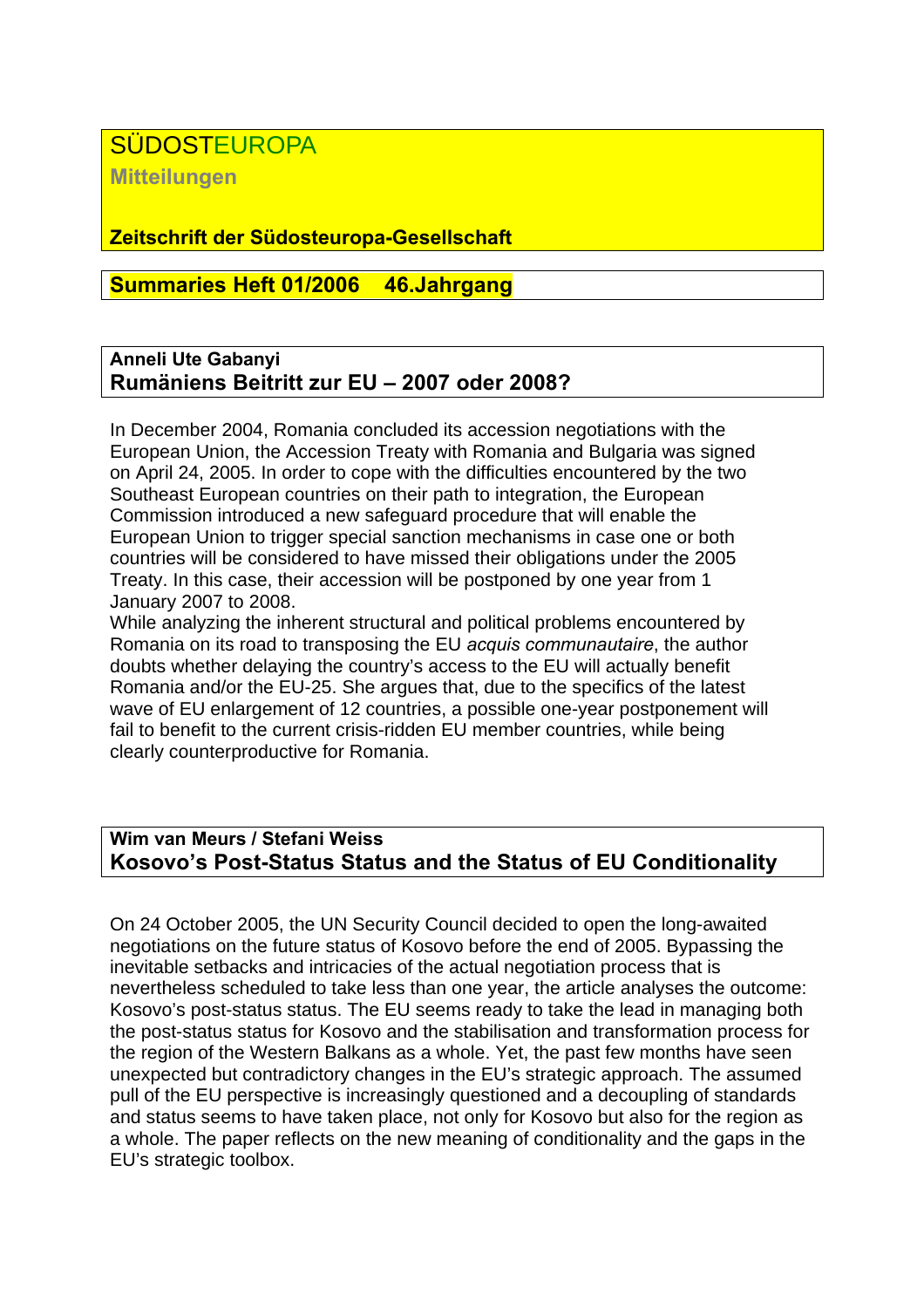#### **Horst Förster Aktuelle Probleme geographischer Regionalforschung in Südosteuropa**

The author presents current topics of geographic research in Southeastern Europe within the framework of present political, economic and social transformations. After a brief introduction of the concepts and methodology, the most important areas of transformation research are discussed. The center of interest lies in the regionalisation of research with a focus on urban, agricultural and industrial issues. As a specific case, the Donau-Kreisch-Marosch-Theiss Region (DKTM) is presented.

#### **Wolfgang Höpken Zwischen "allgemeiner Geschichtswissenschaft" und historischer Regionaldisziplin: Die südosteuropäische Geschichtswissenschaft heute**

The changes in East and Southeast Europe since 1989 have raised the question how the historical research of the Balkans positions itself in relation to the general discipline of historical science and in relation to neighbouring disciplines. Can the historical research of the Balkans claim to be a separate "regional science" anymore or does it have to integrate itself more into the general historiography and become a "normal" historical science dealing just with a particular region? The paper discusses the relation of historical research of Southeastern Europe to overall theories and questions in historiography during the last three decades and how both can be brought closer together within a more general perspective of European history.

#### **Klaus Roth Vom Nutzen der Kulturwissenschaften – Aufgaben und Perspektiven volkskundlich-ethnologischer Südosteuropa-Forschung**

The social relevance of the humanities has decreased over the last years in favour of the natural sciences, economics, or political studies – a shift that has also affected Southeast European Studies. Contrary to the focus of politics on economy and technology, the paper argues that the problems of transformation, EU enlargement and globalisation render the study of culture all the more necessary. This is particularly true for Southeastern Europe with its specific historical experience and position in the EU. The neglect of socio-cultural and mental factors (shaped by foreign rule and socialism) in the process of EU enlargement will have negative consequences.

The paper points out six aspects demonstrating that the study of culture is of great relevance for the understanding of Southeast Europe: (1) In no other European region has folk culture had such an impact on society and on the formation of nations. (2) Traditional folk culture provided the means for coping with religious,